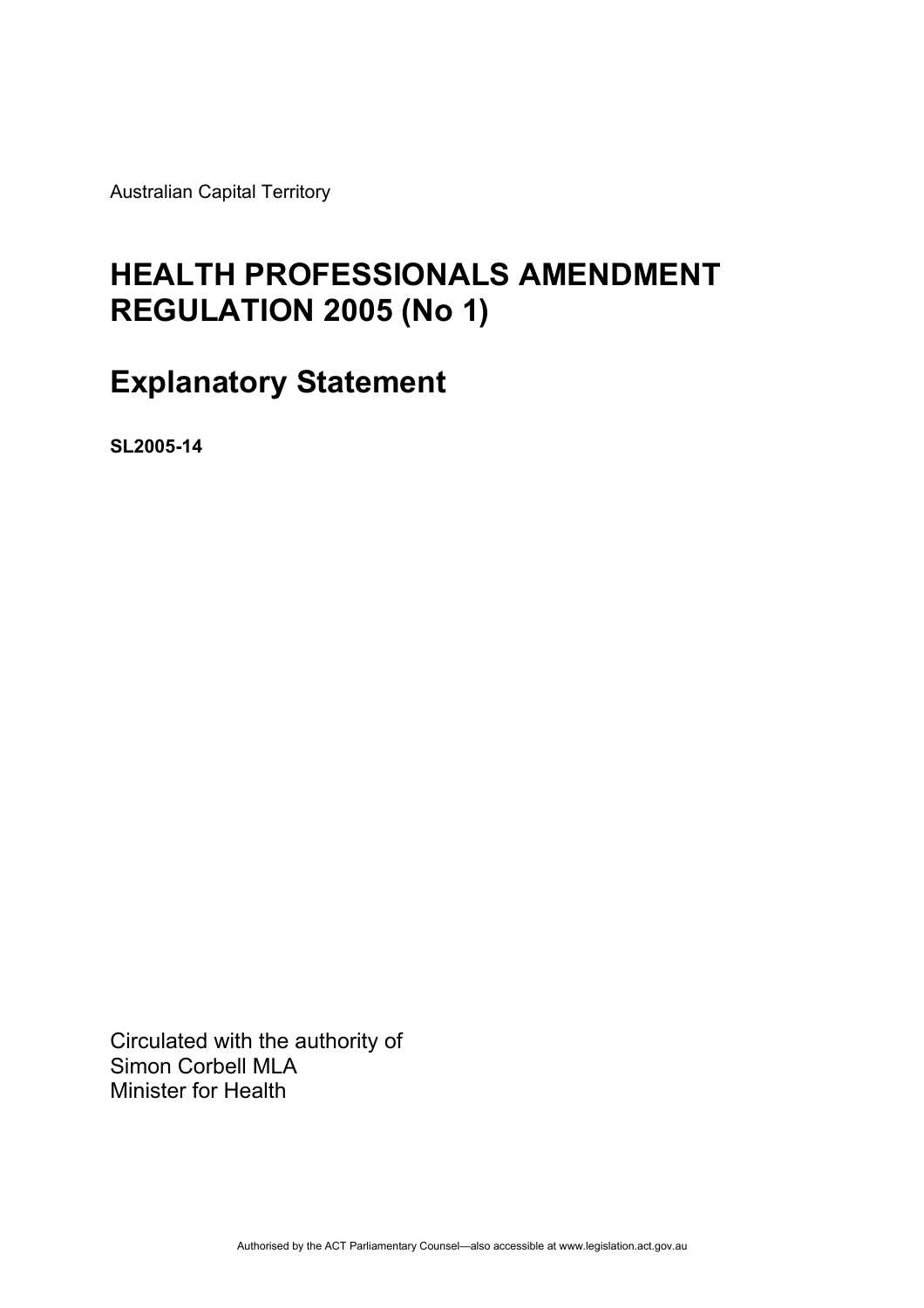#### **EXPLANATORY STATEMENT**

#### **Authority**

This Regulation is authorised by section 134 of the *Health Professionals Act 2004*.

#### **Outline**

The amendments proposed in this Regulation are primarily to provide for the transfer of the medical profession to the *Health Professionals Act 2004*. The Regulation contains the Medical Schedule that provides the profession specific registration requirements for the medical profession in the ACT. The schedule is the result of extensive consultation with members of the medical profession and key stakeholders. The Regulation will apply the provisions of the *Health Professional Act 2004* to the medical profession in the ACT. In addition to the Medical Schedule the Regulation includes provisions specifying the membership of the Dental Board, the Pharmacy Board, the Psychologists Board, the Dental Technicians and Dental Prosthetists Board, the Optometrists Board, the Physiotherapists Board, the Veterinary Surgeons Board, the Podiatrists Board and the Nursing and Midwifery Board. There are also other provisions regarding some minor changes to the election provisions in the existing *Health Professions Regulation 2004*, which are necessary to enable the election of the new health professional boards.

#### **Revenue/Cost Implications**

There is no additional cost involved in this Regulation.

### **Formal Clauses**

**Clause 1 – Name of Regulation –** states the title of the Regulation, which is the *Health Professionals Amendment Regulation 2005 (No 1)*.

**Clause 2 – Commencement –** states when the Regulation commences. The Regulation commences on 7 July 2005 other than section 24, schedule 1 items 2 to 7 and schedules 3 to 8.

**Clause 3 –Legislation amended –** provides that this Regulation amends the *Health Professionals Regulation 2004*.

**Clause 4 – Section 6(1), note –** substitutes the reference to s.9 in the drafters note to s.10 a consequential amendment to accommodate the appointment of Deputy Presidents to the Health Professions Tribunal.

**Clause 5 – Section 9(3) –** substitutes a new subsection to allow for the minister to appoint a member who would otherwise be elected in accordance with section 35(2).

**Clause 6 – New section 10(2)** – inserts a new subsection to provide that an appointed member of a health professional board has to be registered in the health profession for a continuous period of at least three years before the day of appointment.

**Clause 7 –Section 10 (2) to (4) –** renumbers the section to accommodate the new subsection (2).

**Clause 8 – Section 23, definition of election –** substitutes a new definition of election to include the election of a prescribed member of a health professional board which is necessary to accommodate the type of election contemplated for the Nursing and Midwifery Board.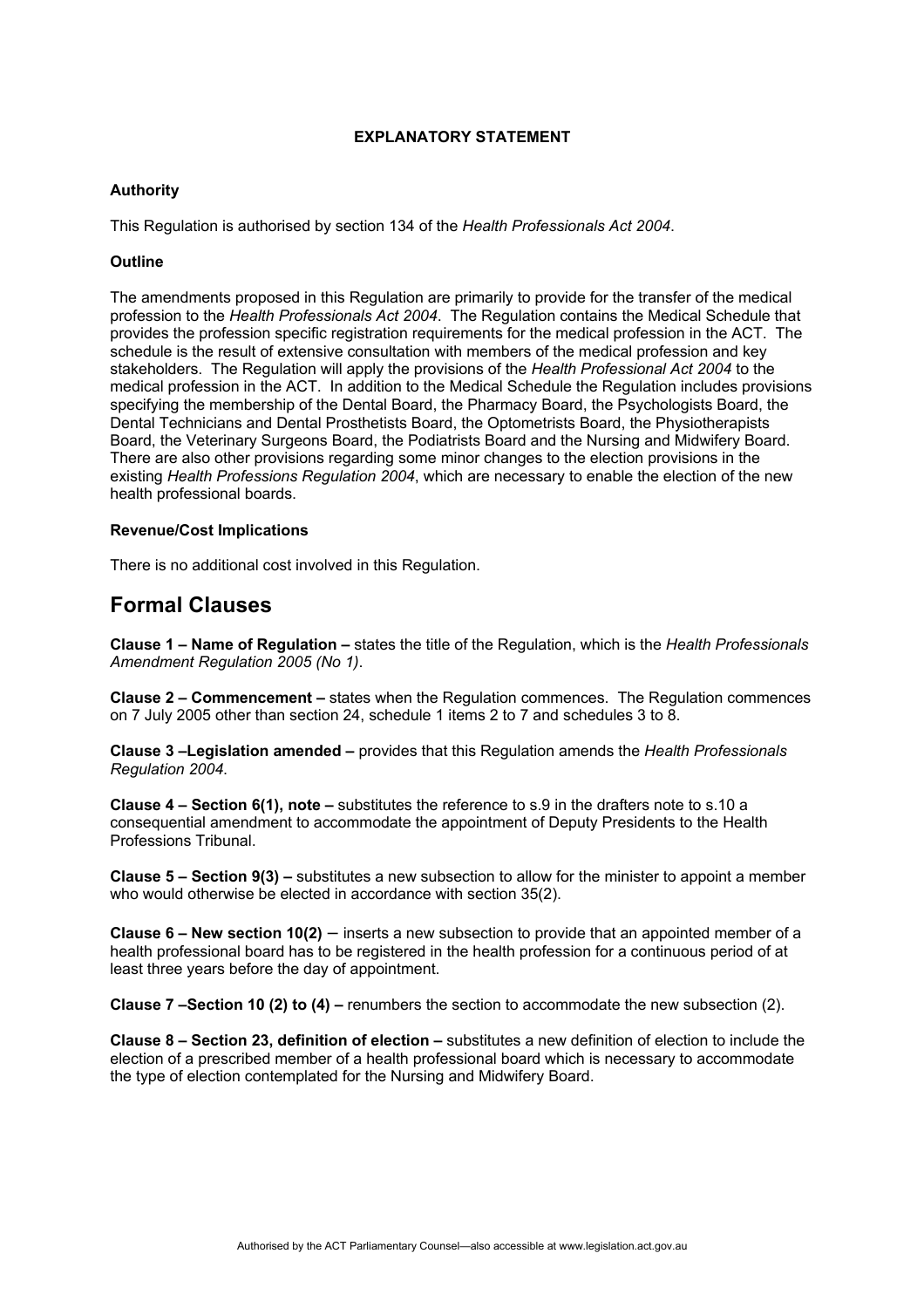**Clause 9 – Section 23, new definitions –** inserts new definitions for prescribed election voter and prescribed member to accommodate the type of election contemplated for the Nursing and Midwifery Board.

**Clause 10 – Section 26 –** substitutes a new section 26 to accommodate the type of election contemplated for the Nursing and Midwifery Board.

**Clause 11 – Section 28 (1) (a) –** substitutes a new subparagraph to accommodate the type of election contemplated for the Nursing and Midwifery Board.

**Clause 12 – Section 29 (3) –** substitutes a new subsection to accommodate the type of election contemplated for the Nursing and Midwifery Board.

**Clause 13 – Section 35 (2) –** omits the reference to section 9 in this subsection and substitutes section 10 to correct a drafting error.

**Clause 14 – Section 37 –** substitutes a new section 37 to accommodate the type of election contemplated for the Nursing and Midwifery Board.

**Clause 15 – Sections 52A (4) (b) and 52B (4) (b) –** this amendment omits the reference to subsection 10 (3) and substitutes the reference 10(4) and is consequential on the amendment made in Clause 7.

**Clause 16 – Section 59 (3) –**substitutes a new subsection (3) to improve the wording of the previous subsection.

**Clause 17 – Section 115 (1) (b) –** substitutes a new subparagraph in order to cover addictions to alcohol and drugs but also other substances that affect a persons ability to practice in a particular health profession.

**Clause 18 – Section 120 –** substitutes a new section 120 to make it clear that registration ends on the day fixed in the schedule for the health profession or if no day is fixed after one year.

**Clause 19 – Section 134 (5), new notes –** inserts new drafters notes to refer readers to the Legislation Act 2001 in respect of incorporated documents notified under section 134.

**Clause 20 – Section 142 –** substitutes a new section 142 to extend the requirement that a registered health professional must not practise while under the influence of or being dependent on a drug whether a prescription drug or illegal drug to now include other substances that may adversely affect the health professionals ability to practise.

**Clause 21 – New section 149A –** inserts a new section to provide that in accordance with section 121(a) a registered health professional must not practise under a name other than the name specified in the practicing certificate.

**Clause 22 – Section 152 (3) (b) –** substitutes the word provision for the word section to improve the language.

**Clause 23 – New chapter 6 heading etc –** inserts a new chapter 6 that contains three sections, 157A, 157B and 157C. Section 157A covers the requirement that health professional boards must make available to the public free of charge any incorporated document or amendment of an incorporated document. Section 157B covers the requirement to provide a written notice that includes details regarding the title, author, date of effect, date of publication and a short summary of the incorporated document or amendment. Section 157C covers the requirements in respect of approved form made by the health professional boards.

**Clause 24 – Schedules 1 and 2 –** substitutes new Schedules 1 and 2 and inserts new schedules 3,4,5,6,7 and 8. Schedule 1 which covers the list of regulated professions has been supplemented to